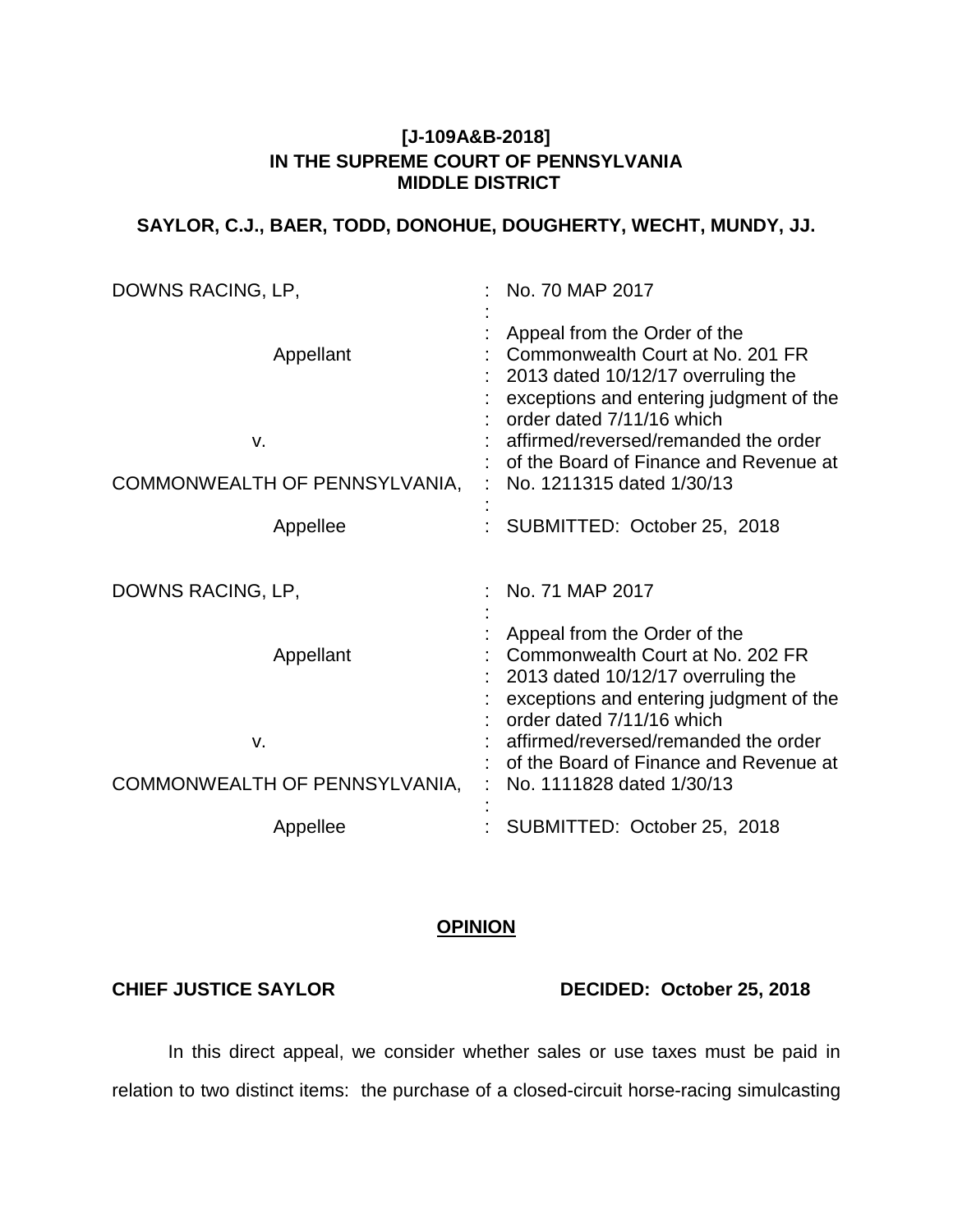system, and the payment of royalties for intellectual property used in conjunction with the operation of video poker machines.

Sales and use taxes are provided for in Pennsylvania's Tax Reform Code of 1971 (the "Code").<sup>1</sup> Sales taxes pertain to retail sales of tangible personal property, whereas use taxes are levied on the use of tangible personal property purchased at retail when sales taxes have not been paid. Section 7202 of the Code imposes these taxes as follows:

(a) There is hereby imposed upon each separate sale at retail of tangible personal property or services, as defined herein, within this Commonwealth a tax of six per cent of the purchase price, which tax shall be collected by the vendor or any other person required by this article from the purchaser, and shall be paid over to the Commonwealth . . ..

(b) There is hereby imposed upon the use . . . within this Commonwealth of tangible personal property purchased at retail . . . and on those services described herein purchased at retail . . ., a tax of six per cent of the purchase price, which tax shall be paid to the Commonwealth by the person who makes such use as herein provided, except that such tax shall not be paid to the Commonwealth by such person where he has paid the tax imposed by subsection (a) of this section or has paid the tax imposed by this subsection (b) to the vendor with respect to such use. ...

72 P.S. §7202(a), (b).<sup>2</sup>

 $\overline{a}$ 

Some of the terms in the above provisions, including "tangible personal property,"

"purchase at retail," "sale at retail," and "use," are defined in Section 7201 of the Code.

*See id*. §7201. Any such definitions will be given below as they become pertinent.

<sup>1</sup> Act of Mar. 4, 1971, P.L. 6, No. 2 (as amended 72 P.S. §§7101-10004).

 $2$  The above is contained in Article II, Section 202 of the Code as originally enacted. For concision, we will use the Purdon's section numbers when referring to sections of the Code.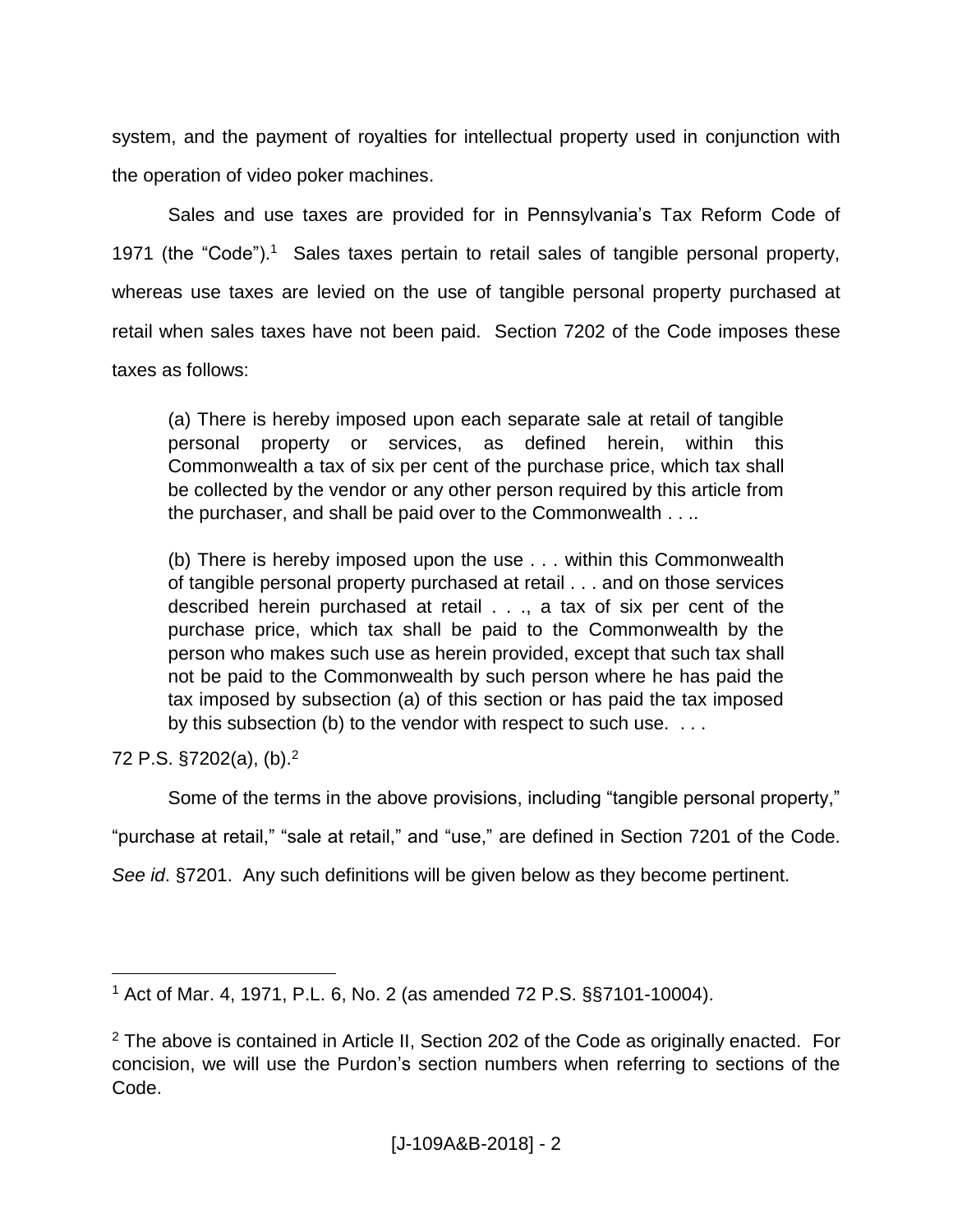## **I. Background**

During the relevant timeframe, Appellant Downs Racing, LP, doing business as Mohegan Sun at Pocono Downs ("Taxpayer"), operated the Pocono Downs racetrack in Wilkes Barre, as well as several off-track wagering ("OTW") locations in Pennsylvania.<sup>3</sup> Taxpayer also built and operated a casino resort adjacent to the racetrack containing, *inter alia*, video poker machines.

For its OTW operations, Taxpayer entered into a service contract with Teleview Racing Patrol, Inc., pursuant to which Teleview supplied equipment such as screens, satellite dishes, and closed-circuit television feeds. These items were used to provide live displays at each OTW facility of races occurring at Pocono Downs and other tracks across the country. Teleview provided the equipment for this system and, per the agreement, it also supplied personnel to install, maintain, and operate that equipment. In relation to the video poker games, Taxpayer purchased machines from International Gaming Technologies, PLC ("IGT"), on which it paid taxes which are not in dispute. In accordance with a separate intellectual property agreement, Taxpayer also paid IGT royalty fees for intellectual property associated with the various different "themes," *i.e.*, different poker games that would run on the machines. Taxpayer self-assessed taxes of approximately \$13,000 on such royalty payments.

The Department of Revenue commenced an audit of Taxpayer's business activities from January 1, 2005, to December 31, 2008 (the "audit period"). At the conclusion of the audit, the Department assessed Taxpayer approximately \$340,000 in unpaid sales and use taxes for the audit period, most of which stemmed from

<sup>&</sup>lt;sup>3</sup> Taxpayer had no exposure to Philadelphia or Allegheny County sales and use taxes.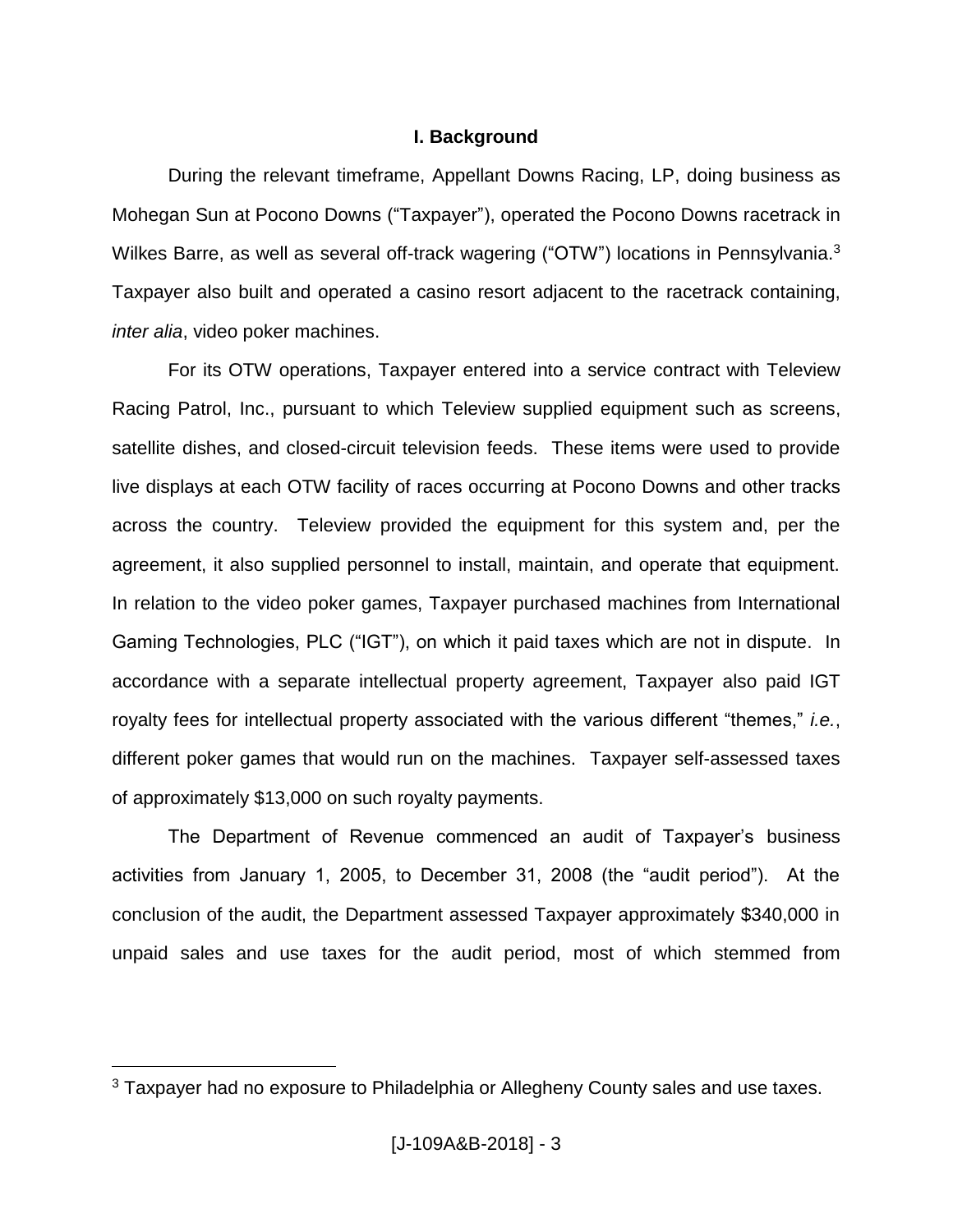Taxpayer's payments to Teleview under the service contract.<sup>4</sup> The Department additionally assessed interest and penalties, although it later abated the penalties.

Taxpayer paid the \$340,000 to avoid accruing additional interest. However, it lodged an administrative appeal challenging the assessment. Separately, Taxpayer concluded that it had erroneously paid the \$13,000 in taxes on its payment of royalty fees to IGT; thus, it sought a refund of those monies. After the Department denied relief, Taxpayer sought review of both matters in the Commonwealth Court, which consolidated the appeals.

A three-judge panel of the Commonwealth Court affirmed in relevant part in a published opinion. *See Downs Racing, LP v. Commonwealth*, 143 A.3d 511 (Pa. Cmwlth. 2016).<sup>5</sup> In discussing the Teleview payments, the court explained that, under the service agreement, Teleview was paid for "a highly integrated and complicated audio visual service to basically produce [Taxpayer's] live show as well as bring in . . . simulcast feeds from other racetracks." *Id*. at 514 (quoting N.T., Jan. 25, 2016 at 17 (deposition of David Parfrey, Taxpayer's Director of Finance)). Even if these charges did not all involve the purchase of tangible personal property,<sup>6</sup> the panel noted,

<sup>4</sup> The relevant payments to Teleview were stated on invoices to be for closed-circuit television equipment and services, as well as associated labor.

<sup>5</sup> The panel reversed the assessment in part. *See id*. at 513-14. The Department has not cross-appealed from that aspect of the court's decision.

<sup>&</sup>lt;sup>6</sup> Throughout the audit period, Section 7201 of the Code defined "tangible personal property" as:

Corporeal personal property including but not limited to goods, wares, merchandise, steam and natural and manufactured and bottled gas for non-residential use, electricity for non-residential use, prepaid telecommunications, premium cable or premium video programming service, spirituous or vinous liquor and malt or brewed beverages and soft (continued…)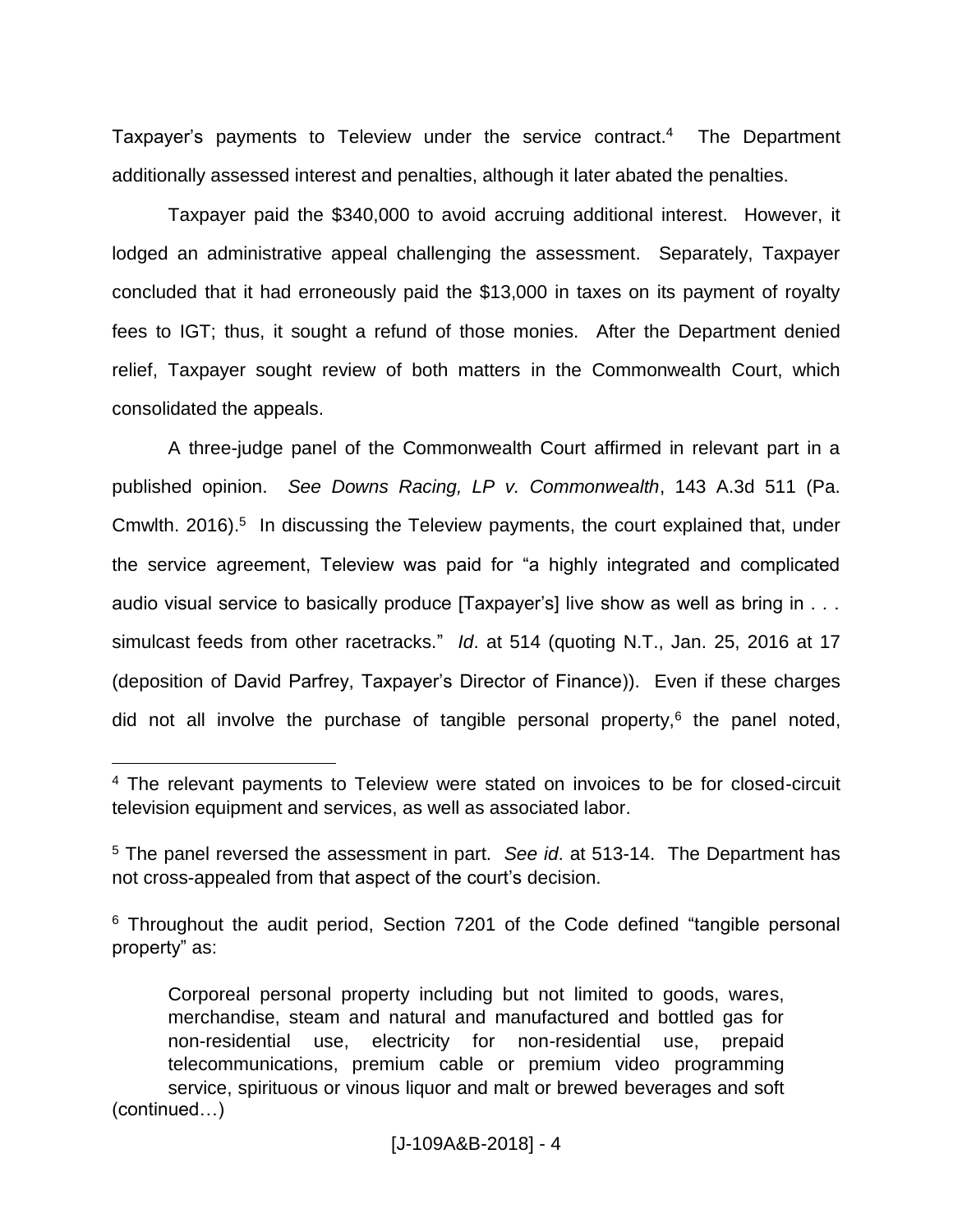Taxpayer's records reflected that Teleview consolidated taxable and nontaxable charges on its invoices. The panel thus concluded that Taxpayer had failed to present documentary evidence specifying which portions of the billed amounts were nontaxable, as required by departmental regulations. *See* 61 Pa. Code §34.2(a)(2)(i)(A).

In this latter regard, the court acknowledged that, where a transfer of tangible personal property such as audio-video equipment occurs, and the vendor provides employees for its operation, the value of labor can be subtracted from the purchase price in calculating the taxes due, so long as each item is separately stated in the taxpayer's records. *See* 72 P.S. §7201(g)(4) ("Where the vendor or lessor supplies or provides an employe to operate such tangible personal property, the value of the labor thus supplied may be excluded and shall not be considered as part of the purchase price if separately stated."). On review of the sampling of seven invoices provided during the audit and the documents prepared by Taxpayer's finance director, however, the court concluded that Taxpayer's documentation was insufficiently detailed to distinguish nontaxable labor -- such as that for the operation of the equipment -- from taxable labor, such as that for servicing the equipment. *See id*. (including within the taxable price of a purchased item "the full consideration paid," including monies designated as payment for, *inter alia*, servicing, maintenance, and repairs); *see also* 61 Pa.Code §33.2(a)(3) ("Amounts included in the taxable portion of the purchase price

(…continued)

drinks, interstate telecommunications service originating or terminating in the Commonwealth and charged to a service address in this Commonwealth . . ..

<sup>72</sup> P.S. §7201(m). In 2016 and 2017, the Legislature made revisions to the definition that do not affect the resolution of this case. *See* Act of July 13, 2016, P.L. 526, No. 84, §1; Act of Oct. 30, 2017, P.L. 672, No. 43, §1.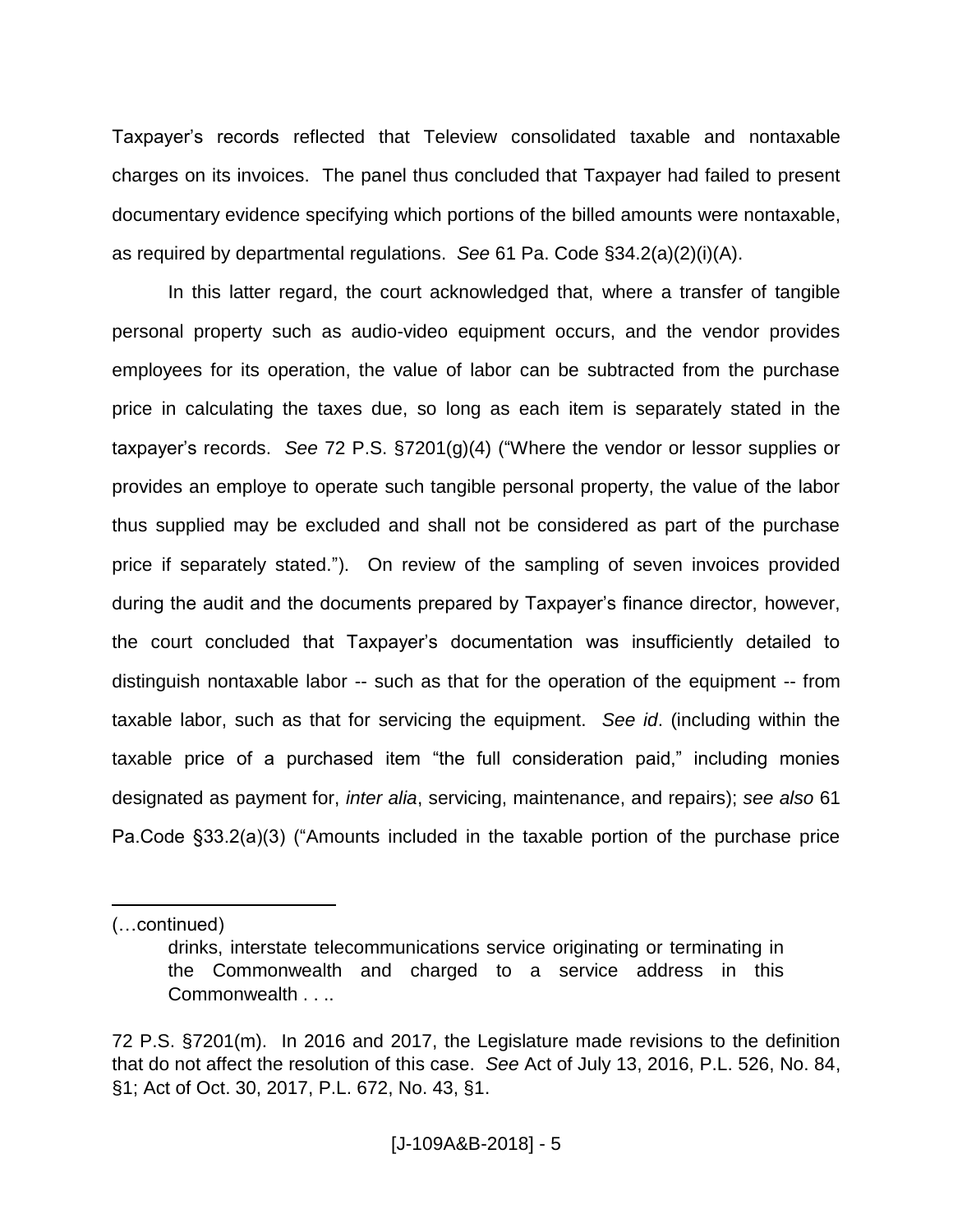include: ... [t]he charge for labor, service or alteration.").<sup>7</sup> As such, the panel determined that Taxpayer was liable for taxes on all of the invoiced labor.

Separately, the panel observed that Taxpayer sought application of the "true object" or "essence of the transaction" test. Under that standard, Taxpayer argued, because the primary purpose of the Teleview contract was the provision of nontaxable audio-visual services (*i.e.*, the real-time display of horse races at Pocono Downs and the OTW locations), all of the Teleview charges were nontaxable. *See Downs Racing*, 143 A.3d at 515 n.7 (citing *Graham Packaging Co., LP v. Commonwealth*, 882 A.2d 1076, 1083 (Pa. Cmwlth. 2005) (explaining that "the test focuses on whether the essence or true object of the sale is tangible personal property or intangible property or a service with tangible property serving only as the medium of transmission")). The panel rejected this argument, stating that, even if the transfer of tangible personal property was not the true object of the transaction, that circumstance did not render taxable charges nontaxable. *See id*. Accordingly, the court reasoned that utilization of the essence test would not entitle Taxpayer to relief.

Finally, the court rejected Taxpayer's request for a refund of the taxes it paid on the IGT royalty fees. The court initially quoted a passage of its decision in *Dechert, LLP v. Commonwealth*, 942 A.2d 210 (Pa. Cmwlth. 2008) (*en banc*) ("Dechert I") (holding that a license to use canned computer software comprises tangible personal property under the Code), *aff'd*, 606 Pa. 334, 998 A.2d 575 (2010) ("Dechert II"), and emphasized two distinct portions of the passage: the first quotes Section 7201(k)(1) of

 $7$  For example, Teleview's invoices delineated labor charges on a per-day and perproduct basis – *e.g.*, "Labor for Live Racing and Simulcast Days" – without identifying the activity encompassed by the labor, such as operation (nontaxable) or servicing (taxable) of the equipment involved. Further, Taxpayer did not annotate the invoices to include such information.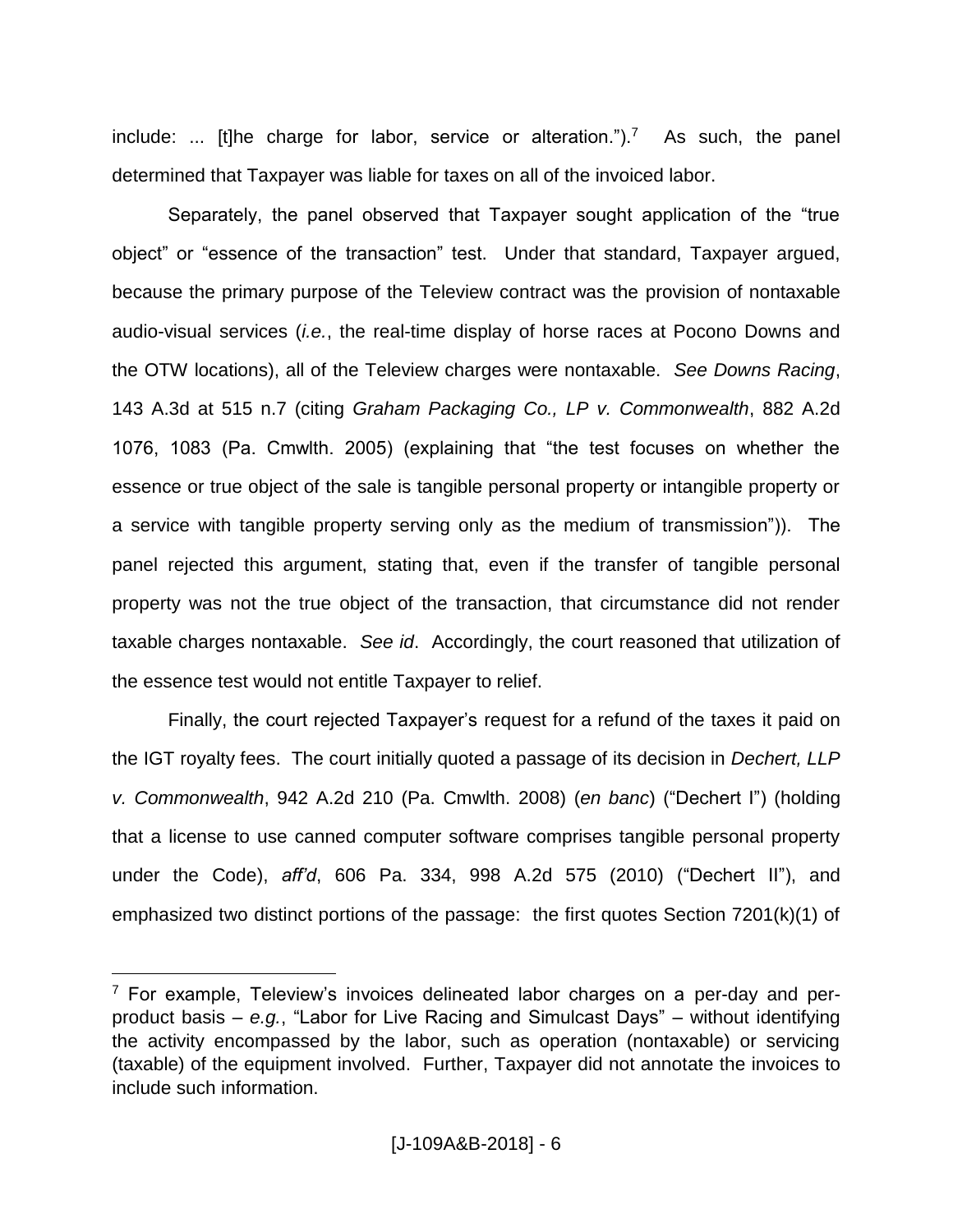the Code, which states that a license to use or consume tangible personal property itself falls within the definition of tangible personal property, *see* 72 P.S. §7201(k)(1), and the second, somewhat inconsistently, suggests that the fact a license was purchased was irrelevant because the true "object of the transaction" was the "corporeal" software itself and not the license. *Downs Racing*, 143 A.3d at 519 (quoting *Dechert I*, 942 A.2d at 212). The panel in the present case elected to follow the latter formulation, ultimately concluding:

Similarly, the IP Agreement between Taxpayer and IGT licensed Taxpayer the intellectual property it needed in order to operate its poker machines. Without the intellectual property, Taxpayer could not use or operate its poker machines. Thus, the object of the transaction is the intellectual property and not the license. Further, just because the Code does not expressly mention "intellectual property" in its definition of "tangible personal property" does not mean that it does not constitute tangible personal property.

*Id*. at 519-20 (citing *Dechert I*, 942 A.2d at 212). As can be seen from the above, the court substituted the concept of "intellectual property" where *Dechert I* had spoken of computer software, although it did not elaborate on this distinction or explain why it believed the Code treats intellectual property identically to computer software.

After the Commonwealth Court overruled Taxpayer's exceptions, *see Downs Racing, LP v. Commonwealth*, 174 A.3d 1174, 1177 (Pa. Cmwlth. 2017) (*en banc*), Taxpayer appealed as of right to this Court, *see* 42 Pa.C.S. §723(b), again challenging the Department's assessment with regard to the Teleview contract as well as its refusal to refund the taxes tendered in connection with the IGT royalty payments.

### **II. Payments to Teleview**

Taxpayer maintains that, pursuant to the true-object, or essence-of-thetransaction, test, the amounts charged by Teleview were not subject to sales tax, as the true object of the overall agreement between it and Teleview was the provision of

[J-109A&B-2018] - 7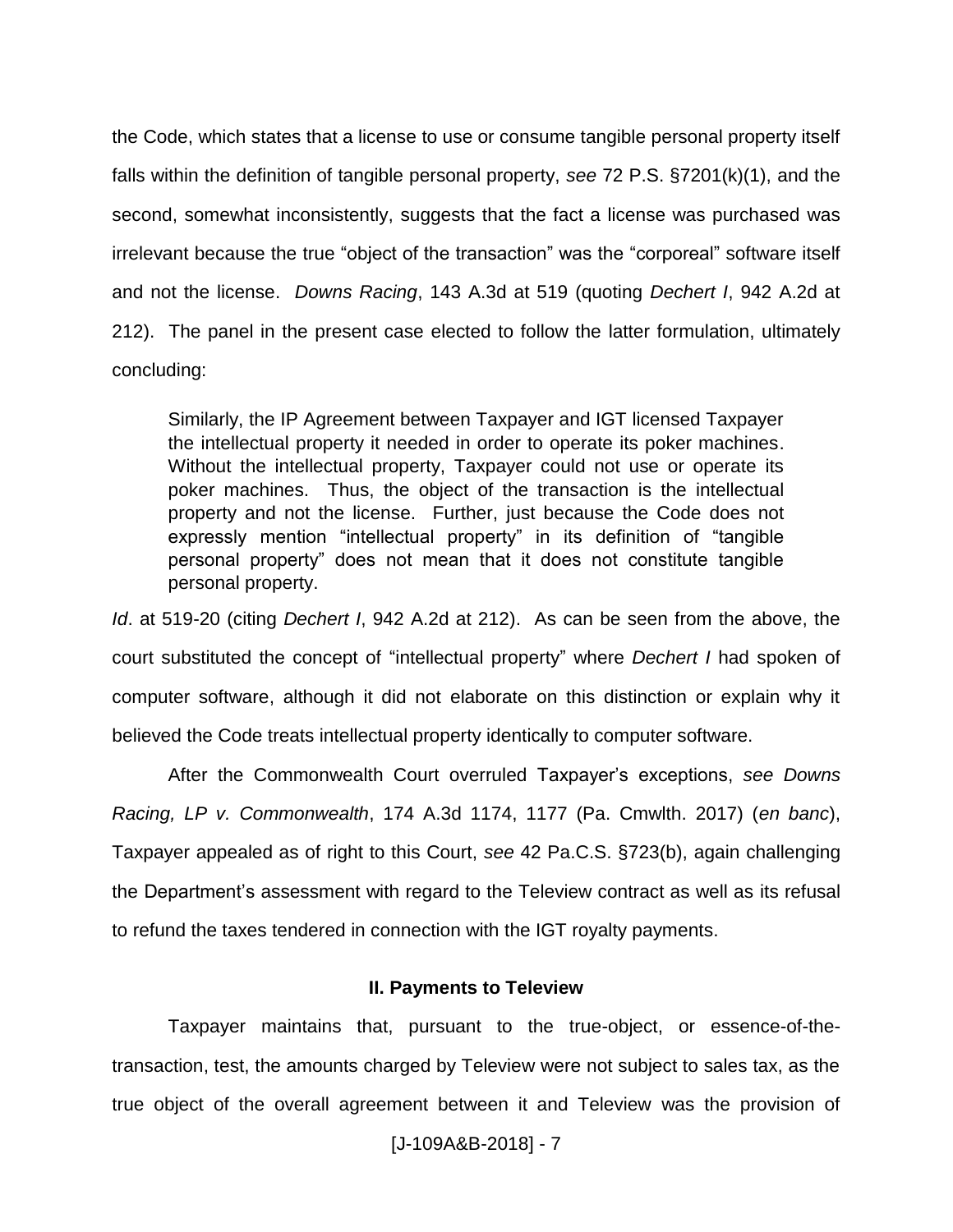intangible (and thus nontaxable) simulcasting services. As Taxpayer observes, in utilizing the test, the Commonwealth Court has stated that, "[i]f the essence of the transaction or true object of the transaction is the intangible property or service, the intangible object/service does not assume the taxable character of the tangible property serving as the medium of transfer." *Graham Packaging*, 882 A.2d at 1083. Applying this precept to the facts at hand, Taxpayer argues that neither the equipment rentals nor the performance of otherwise taxable labor by Teleview employees should be subject to sales tax. *See* Brief for Appellant at 16. Taxpayer thus contends that the Commonwealth Court's holding in this case -- that the individual components of the overall transaction remain taxable -- is inconsistent with the way the test has been applied in the past, and "renders the test superfluous." *Id*. at 17, 19.

Taxpayer continues that, even if this Court were to disregard the true-object test, the Commonwealth Court erred in its conclusion that the Teleview invoices failed to separate taxable and nontaxable charges, because the audio-visual equipment, the rental of which would normally be a taxable event, *see* 61 Pa. Code. §31.4(a), was exclusively operated by Teleview employees. In this regard, Taxpayer acknowledges that, ordinarily, where rented equipment is furnished together with the services of an operator, there is a presumption that the right to direct the use of the equipment is also transferred to the renter, making the rental payments taxable. *See* Brief for Appellant at 22 (citing 61 Pa. Code §31.4(a)(1)). In this case, however, Taxpayer asserts that such presumption is rebutted by evidence that the work was exclusively under Teleview's control and, therefore, the equipment rental charges were nontaxable. *See id*.

The Commonwealth responds that, while simulcasting services may escape taxation if billed separately, the charges presently under consideration, *see supra* note 4, were plainly subject to tax. According to the Commonwealth, Teleview's failure to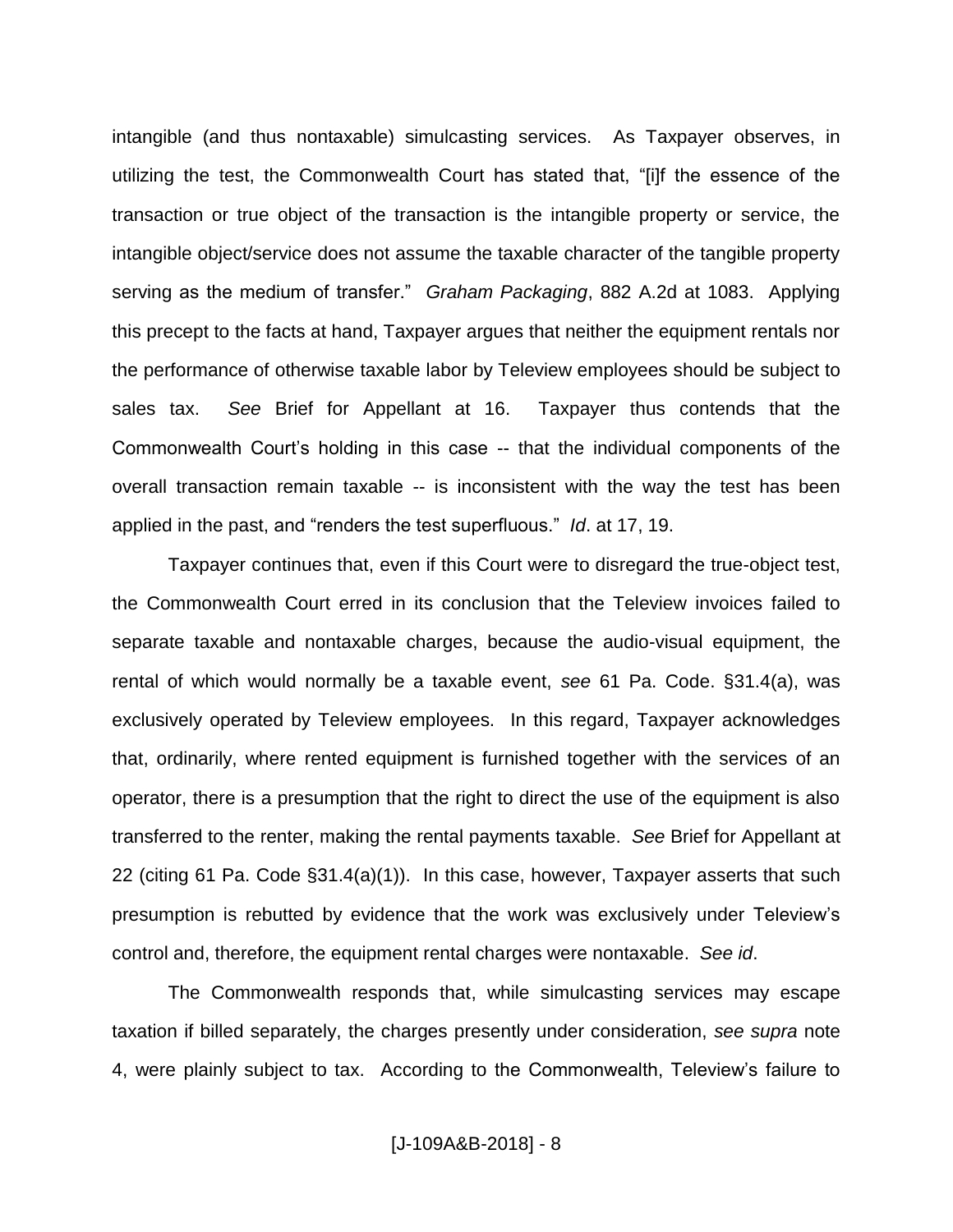state taxable items and services separately from those not subject to sales tax on the invoices made it impossible to determine which portions of the Teleview charges were nontaxable. That being the case, the Commonwealth maintains that Taxpayer failed to carry its burden of demonstrating which payments, or portions thereof, should have been excluded.

Initially, Taxpayer requests that we correct the Commonwealth Court's application of the true-object test so as to make it consistent with the manner in which that court has applied it in the past, thereby rendering all Teleview charges nontaxable. We note, however, that this Court has never endorsed the test, notwithstanding that the Commonwealth Court has used it on multiple occasions. The *Dechert II* Court did discuss it in summarizing *Dechert I*'s analysis, but ultimately saw no need to apply it, relying instead on established principles of statutory construction. *See Dechert II*, 606 Pa. at 347, 998 A.2d at 583. As in *Dechert II*, the governing statute and associated regulations are sufficient to resolve the present dispute; as such, we are not at liberty to ignore their requirements under the guise of a judicially-fashioned standard along the lines of the true-object test.

In applying these provisions, we observe that, because Taxpayer seeks a reassessment of its sales and use tax liability in connection with the Teleview charges, it bears the burden of proving that the assessment was erroneous. *See* 72 P.S. §7236. Furthermore, Taxpayer was required to retain records of its transactions that were sufficiently detailed to demonstrate the taxable or nontaxable status of its transactions. *See id*. §7271(a).

The Code imposes a six percent tax "upon each separate sale at retail of tangible personal property," or on services identified therein. *Id*. §7202(a). A "sale at retail" is defined, relevantly, as "[a]ny transfer, for a consideration, of the ownership, custody or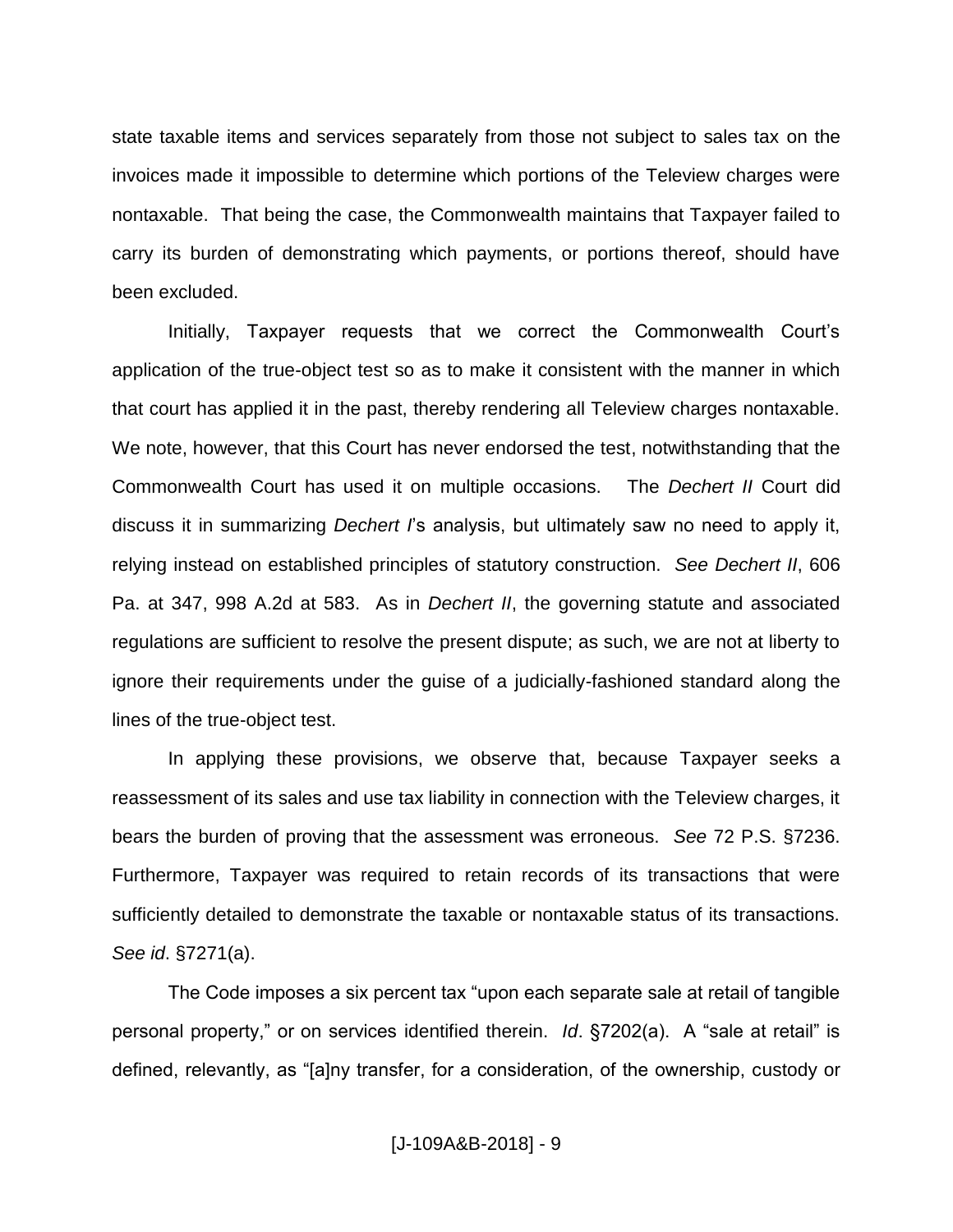possession of tangible personal property . . . whether such transfer be absolute or conditional and by whatsoever means the same shall have been effected." *Id*. §7201(k). The rental of tangible personal property -- here, the televisions, satellite dishes, and other audio-visual equipment -- is, generally, a taxable transaction. Specifically, the Code provides that:

Where there is a transfer or retention of possession or custody, whether it be termed a rental, lease, service or otherwise, of tangible personal property . . . the full consideration paid . . . to the vendor or lessor shall be considered the purchase price, even though such consideration be separately stated . . .. Where the vendor or lessor supplies or provides an employe to operate such tangible personal property, the value of the labor thus supplied may be excluded and shall not be considered as part of the purchase price if separately stated . . ..

72 P.S. §7201(g)(4). As Taxpayer recognizes, the administrative regulations create an

exception to the presumption of taxability:

If the equipment is furnished with the services of an operator, it shall be presumed that the transaction involves a transfer of the right to use or direct the use of the equipment. This presumption may be rebutted by establishing that the work to be accomplished is exclusively under the control of the person who furnished the equipment and operator.

61 Pa. Code §31.4(a)(1). Taxpayer claims it established on the record that Teleview exclusively controlled the rental equipment, thus defeating the presumption that the transfer was taxable. In Taxpayer's view, the consequence is that it only purchased a nontaxable service, with the equipment used by Teleview as a means of delivering that service.

The evidentiary record does not support Taxpayer's position in this regard. In point of fact, the governing contract stated that Teleview undertook to provide, supervise, and control the *employees* who operated the equipment it furnished, *see* Teleview Agreement at 1, ¶4, R.R. 247a, but the agreement did not specify whether the work to be accomplished -- the production of simulcasting services -- would be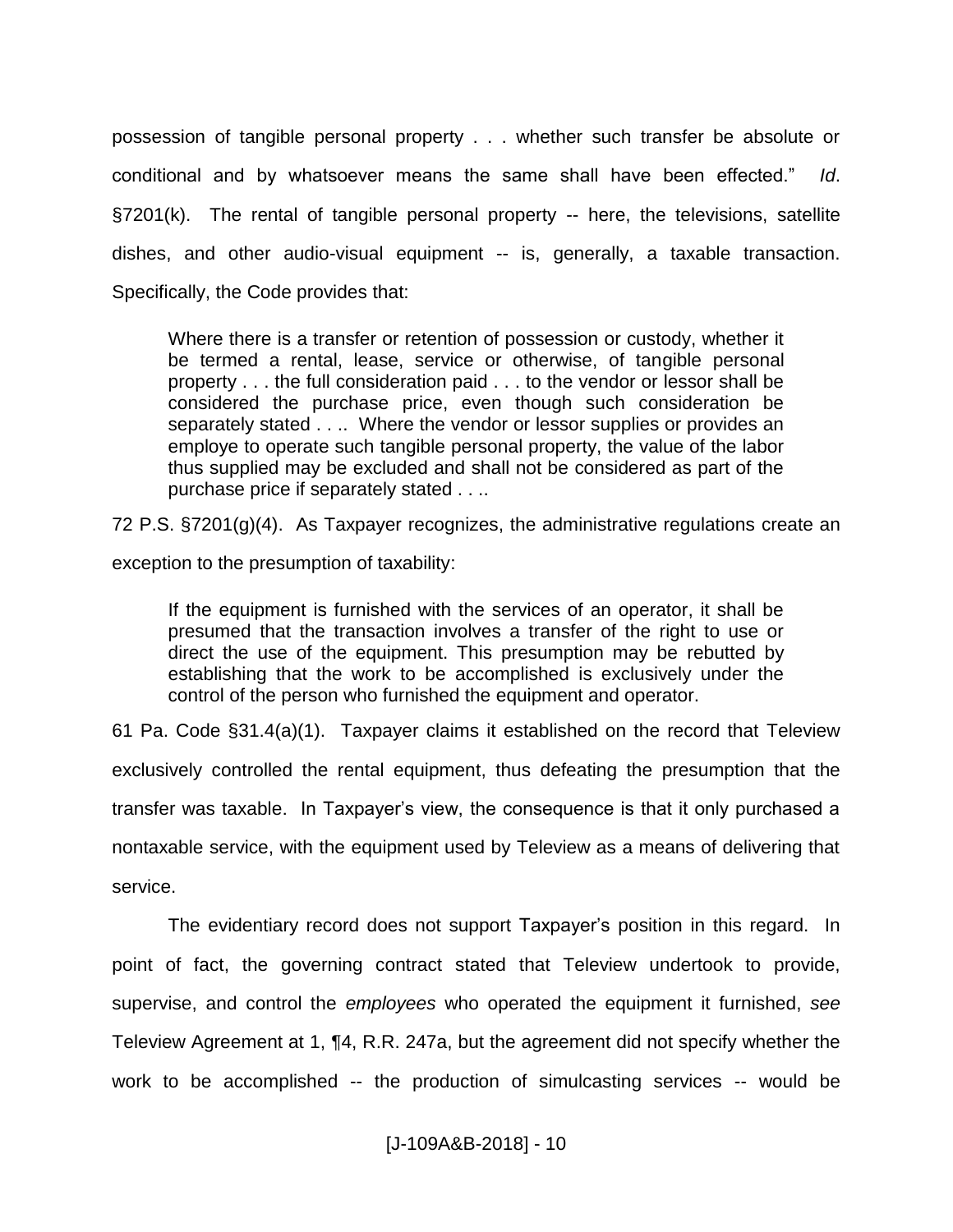exclusively under its control or, conversely, whether Taxpayer retained the right to direct the use of the equipment in producing the content that Taxpayer selected. *See* 61 Pa. Code §31.4(a)(1). The agreement did not state, for example, that Teleview would choose which races from other tracks to simulcast at the casino, or that Teleview would provide all creative input in the production of live racing shows. Similarly, while it was undisputed that Teleview employees exclusively operated the equipment, *see, e.g.,*  N.T., Jan. 25, 2016 at 46-48, it is presumed that Taxpayer directed Teleview employees in their use of the equipment, *see* 61 Pa. Code §31.4(a)(1), and none of Taxpayer's evidence suggests otherwise. Therefore, Taxpayer has not established that the rentals were nontaxable under Section 31.4(a)(1).

To the extent Taxpayer's argument subsumes a contention that charges solely for the provision of simulcasting services should have been deducted from the total amount taxed, it is relevant that the Teleview charges expressly apply to both the rental of the audio-visual equipment and the provision of simulcasting services, without differentiating the amounts for each type of charge. For example, for the period of September 7 through September 13, 2008, Teleview billed Taxpayer over \$4,000 for "Closed Circuit Television Systems and Services," at a daily rate. Teleview Invoice dated Sept. 13, 2008, at 1, *reprinted in* R.R. 268a.<sup>8</sup> Taxpayer's Director of Finance, David Parfrey, acknowledged in a deposition that this charge contemplated both equipment rentals and services for the invoiced period. *See* N.T., Jan. 25, 2016 at 54.<sup>9</sup>

<sup>&</sup>lt;sup>8</sup> The invoices also reflected the following equipment charges: 26" LCD TVs and Mounts for Dial-A-Bet; 140 - 15" Color LCD TVs; four charges for "Closed Circuit TV System, Audio System & Downlink Dishes;" and four instances of "Large Screen DLP [TVs]." Teleview Invoices dated Sept. 13, 2008, *reprinted in* R.R. at 268a - 274a.

<sup>&</sup>lt;sup>9</sup> Specifically, Mr. Parfrey clarified that the "per live racing performance and/or simulcast day fee" applied to equipment and services, and, with the exception of the television sets, did not identify which portion was exclusively for equipment rentals. *Id.*; *see also*  (continued…)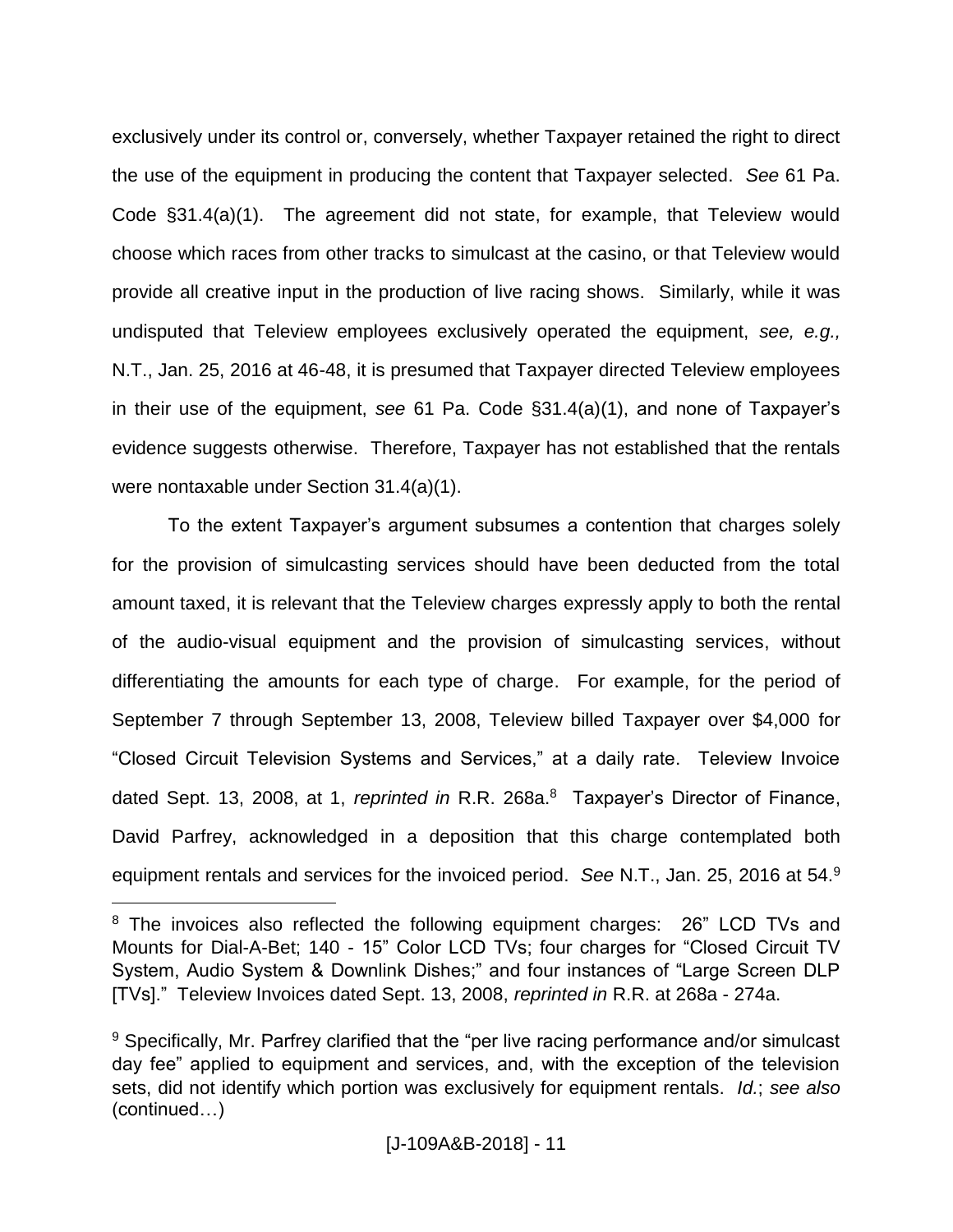Per the service agreement, moreover, Teleview was compensated "for the services, equipment, materials and maintenance" it furnished to Taxpayer. Teleview Agreement at 2, ¶6(a), *reprinted in* R.R.248a. In sum, then, the record does not establish the amounts that Teleview charged solely for simulcasting services separate and apart from the taxable equipment rentals.

In terms of Section  $7201(g)(4)$ 's separately-stated requirement, it is true that Teleview's labor charges were billed independently from the amounts charged for equipment and services. As noted, however, the invoices did not identify the type of labor being performed. Rather, labor was charged at a daily rate, divided between simulcast only and live racing days. *See supra*, note 7. While the value of labor for the operation of rented equipment generally can be subtracted from the purchase price in calculating sales tax liability if separately stated, *see* 72 P.S. §7201(g)(4), Teleview did not identify how much of the labor was for the operation of the equipment, and how much was for taxable labor, such as maintenance and repairs. *See id*. Because the records provided by Taxpayer are insufficiently detailed to reflect which portions, if any, of these charges are nontaxable, *see* 72 P.S. §7271, Taxpayer has not shown that the cost of labor to operate the equipment involved was "separately stated," as required by Section 7201(g)(4). Thus, Taxpayer has failed to carry its burden of proving that the Commonwealth erred in its tax assessment. *See id*. §7236.

# **III. Royalty Fees paid to IGT**

Taxpayer contends that the Commonwealth Court erred in concluding that its payments of royalties or licensing fees for intellectual property used in the operation of

<sup>(…</sup>continued)

*id*. at 62 (reflecting Mr. Parfrey's testimony that only the fee for the television sets was set forth separately from service charges).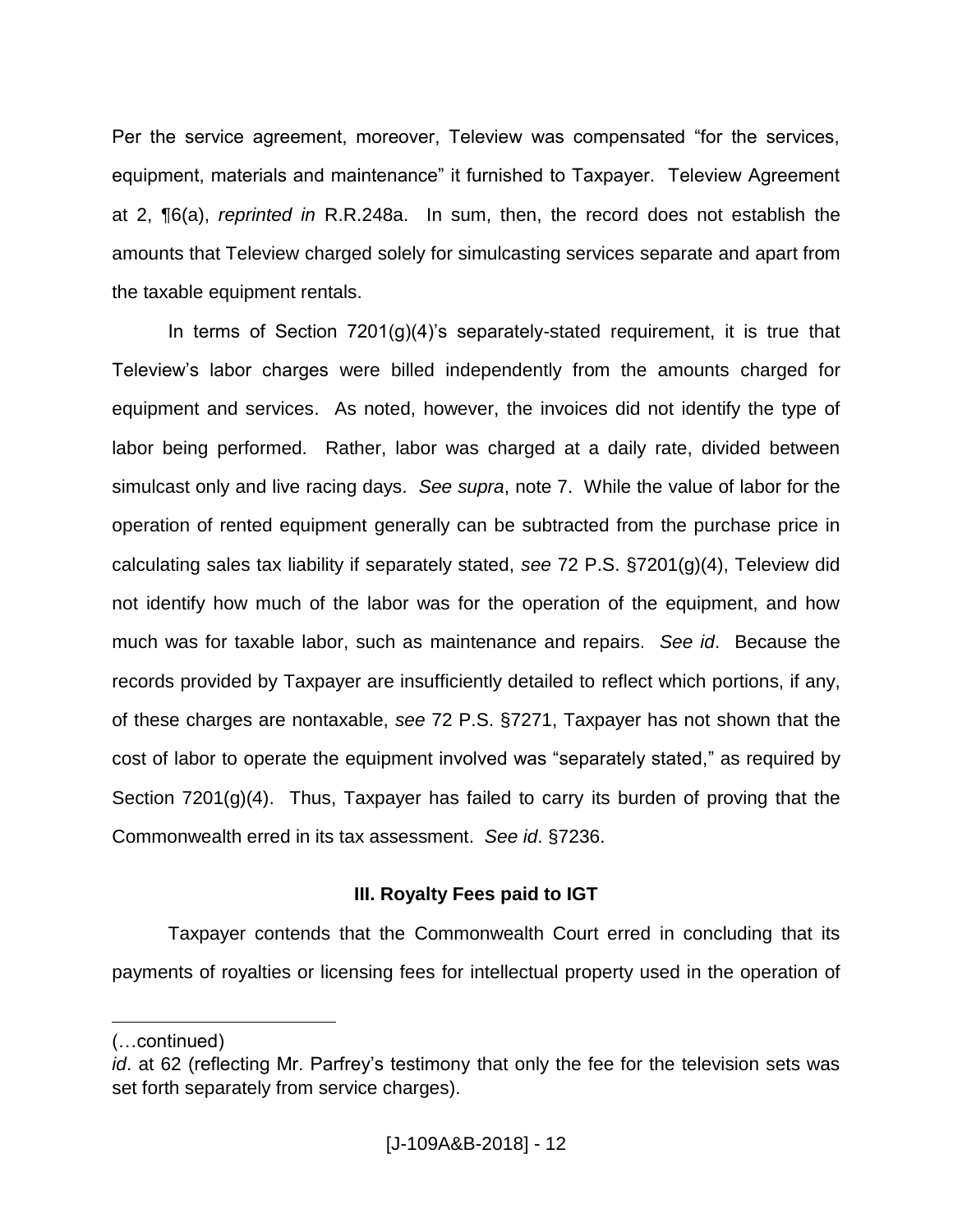gaming machines were properly taxed. Taxpayer emphasizes that the fees were billed separately from the purchase of the poker machines and applied, not to the machines or the software itself, but to the right to use intellectual property in the form of trademarks, copyrights, and patented methods of play, owned by third parties. Taxpayer argues that intellectual property is not tangible personal property under the Code, and hence, the fees were not subject to sales or use tax. *See* Brief for Appellant at 25-26; *see also*  Reply Brief for Appellant at 11.<sup>10</sup>

The Commonwealth counters that Taxpayer's position is foreclosed by this Court's decision in *Dechert II*, which held that canned computer software is tangible property subject to sales and use tax. In this sense, the Commonwealth does not directly contradict Taxpayer's assertion that, while software may be taxable, royalty fees for the use of intellectual property such as trademarks and patented inventions are not. Instead, the Commonwealth falls back upon a more generalized contention that the "full consideration paid" for a product such as a video poker machine includes fees for ancillary items. *See* Brief for Appellee at 24-25 (quoting 72 P.S. §7201(g)(4)).

The Code defines "tangible personal property" as "[c]orporeal personal property including, but not limited to, goods, wares, [and] merchandise." 72 P.S. §7201(m); *see supra*, note 6. It lists other types of property that are taxable, not all of which are "tangible" in the common sense of the word, such as steam, telecommunications services, and video or cable programming services. *See id*.; *see also Dechert II*, 606 Pa. at 352, 998 A.2d at 586 (Saylor, J., concurring). By its terms, however, the Code does not identify intellectual property -- such as trademarks, copyrights, and patented

<sup>&</sup>lt;sup>10</sup> Taxpayer alternatively posits that, if the royalty fees are deemed payments for software licenses, the software here was custom-made, not canned, thereby making this case distinguishable from *Dechert II*. In view of our disposition, we need not address this contention.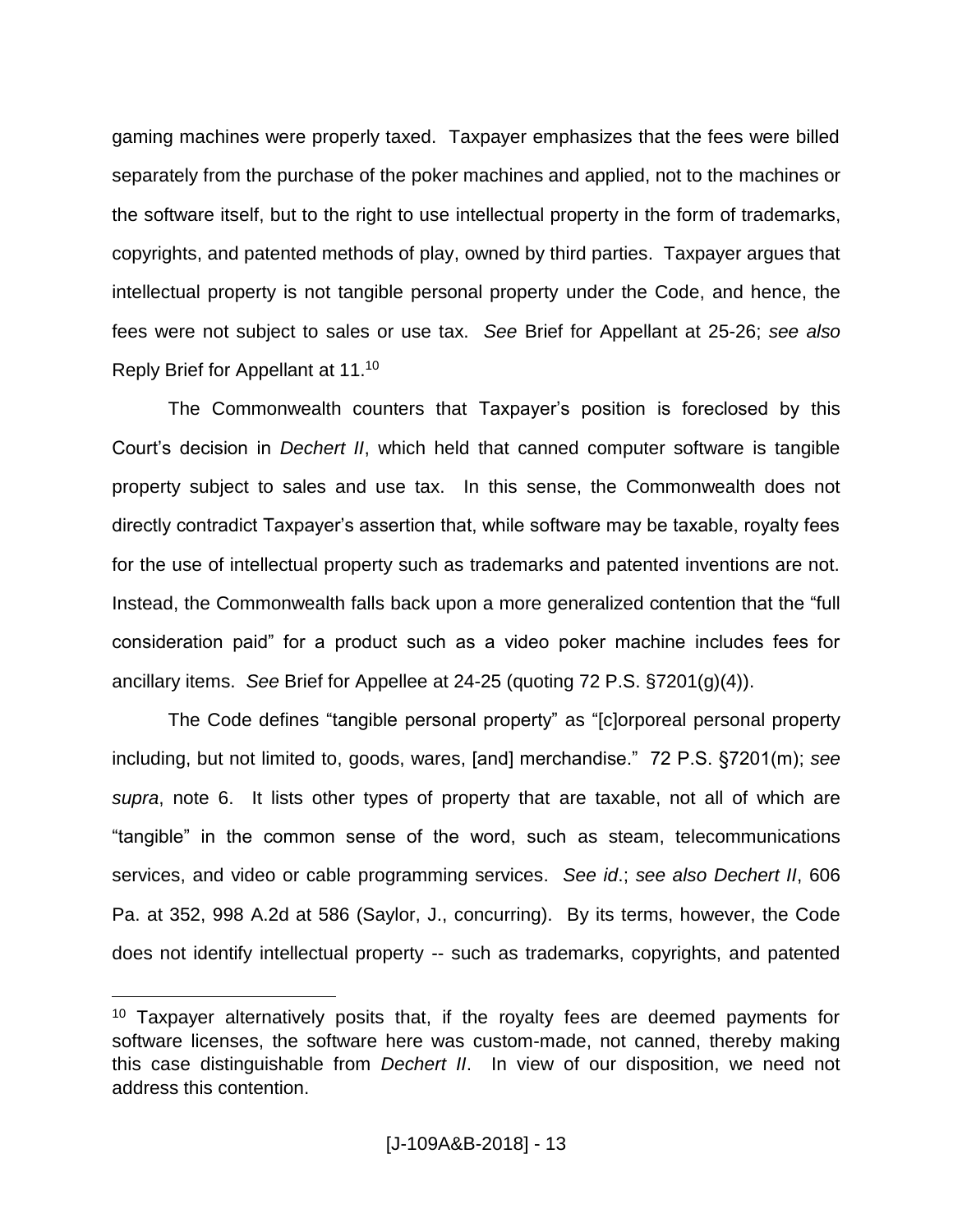inventions (including processes) -- as a form of tangible personal property. *Cf.* BLACK'S LAW DICTIONARY (10th ed. 2014) (defining "intellectual property" as "[a] category of intangible rights protecting commercially valuable products of the human intellect" or "[a] commercially valuable product of the human intellect, in a concrete or abstract form, such as a copyrightable work, a protectable trademark, a patentable invention, or a trade secret"). Because these legal rights are intangible,<sup>11</sup> it would be tenuous to suggest they are included by implication within the definitional provision as a form of "corporeal personal property," particularly in view of the precept that taxing statutes are to be strictly construed against the taxing authority. *See* 1 Pa.C.S. §1928(b)(3).<sup>12</sup> Hence, we find salience in Taxpayer's position that these rights do not constitute tangible personal property under the Code.

Nor can the Commonwealth prevail on its argument that the trademarks, copyrights, and patented methods of play were incidental to Taxpayer's purchases of the gaming machines and, as such, were taxable as part of the machines' purchase

<sup>11</sup> *Accord, e.g.*, *Ager v. Murray*, 105 U.S. 126, 129-30 (1881); *Globe Life & Accident Ins. Co. v. Okla. Tax Comm'n*, 913 P.2d 1322, 1329 (Okla. 1996); *Ralph v. Pipkin*, 183 S.W.3d 362, 368 (Tenn. 2005); *cf. In re Marriage of Keener*, 728 N.W.2d 188, 194 (Iowa 2007) (referring to trademarks and other intellectual property rights as intangible assets); *Adams Outdoor Advert., Ltd. v. City of Madison*, 717 N.W.2d 803, 820-21 (Wis. 2006) (quoting with approval BLACK'S LAW DICTIONARY 1233 (7th ed. 1999)). *See generally Nortel Networks Inc. v. State Bd. of Equalization*, 119 Cal. Rptr. 3d 905, 912 (Cal. Ct. App. 2011) ("Intellectual property is an intangible right existing separately from the physical medium that embodies it." (internal quotation marks and citation omitted)); *Am. Bus. Info., Inc. v. Egr*, 650 N.W.2d 251, 256 (Neb. 2002) (same).

<sup>12</sup> As mentioned, the General Assembly amended the Code in 2016 and 2017. *See supra*, note 6. These revisions expanded the definition of tangible personal property to include such items as video, canned software, music, books, and photographs, regardless of the method of delivery -- *i.e.*, electronic or physical. We note parenthetically that none of the intellectual property rights at issue in this case is among the enumerated items in the amended version of Section 7201(m).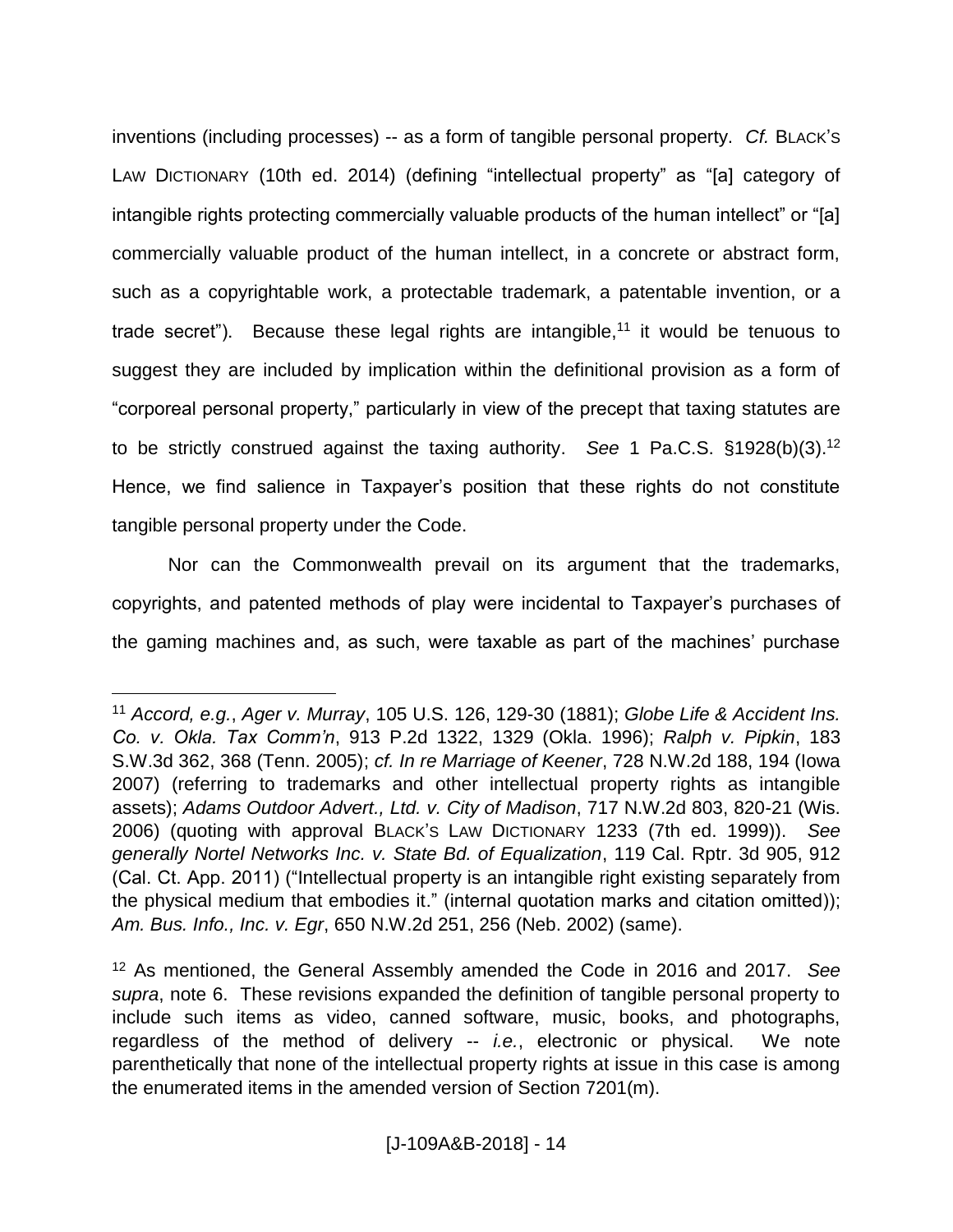price. The Commonwealth relies, in this regard, on Section 7201(g)(4), which provides that the purchase price for the transfer of tangible personal property is the full consideration paid, including "payment for processing, laundering, service, maintenance, insurance, repairs, depreciation or otherwise." 72 P.S. §7201(g)(4). Presumably, the Commonwealth seeks to characterize the intellectual property royalties as falling under the "otherwise" qualifier, as none of the enumerated terms apply. However, Taxpayer demonstrated that the royalty payments to IGT for the use of intellectual property were distinct from the purchases of gaming machines and the software necessary to operate them.

Most notably in this respect, Taxpayer executed separate agreements with IGT - one for the use of the software, and one for the use of intellectual property. <sup>13</sup> The intellectual property thus obtained consisted of legal rights to use trademarks, copyrights, and patented methods of play. In addition, the royalty-fee charges were incurred on a daily basis, separately from the initial purchases of the machines, the operating software, and the software licenses. *See* N.T., Jan. 25, 2016 at 58-61. Furthermore, the intellectual property was not necessary to the function of the machines, but Taxpayer was required to purchase it to obtain the right to engage particular poker styles or games. *Id*. at 60 ("It's an individual who designs a theme that is unique to every other brand of poker and if you favor that type of poker and want to play that, this individual who created that intellectual property gets paid compensation for that.").

Notably, as well, Taxpayer's decisions about which intellectual property to purchase depended upon events occurring after the machines and software were in

<sup>&</sup>lt;sup>13</sup> Pursuant to the IGT intellectual property agreement, the subject patents, trademarks, and other intellectual property were ultimately owned by a third party, with IGT acting as a pass-through. However, this circumstance is immaterial to our present analysis.